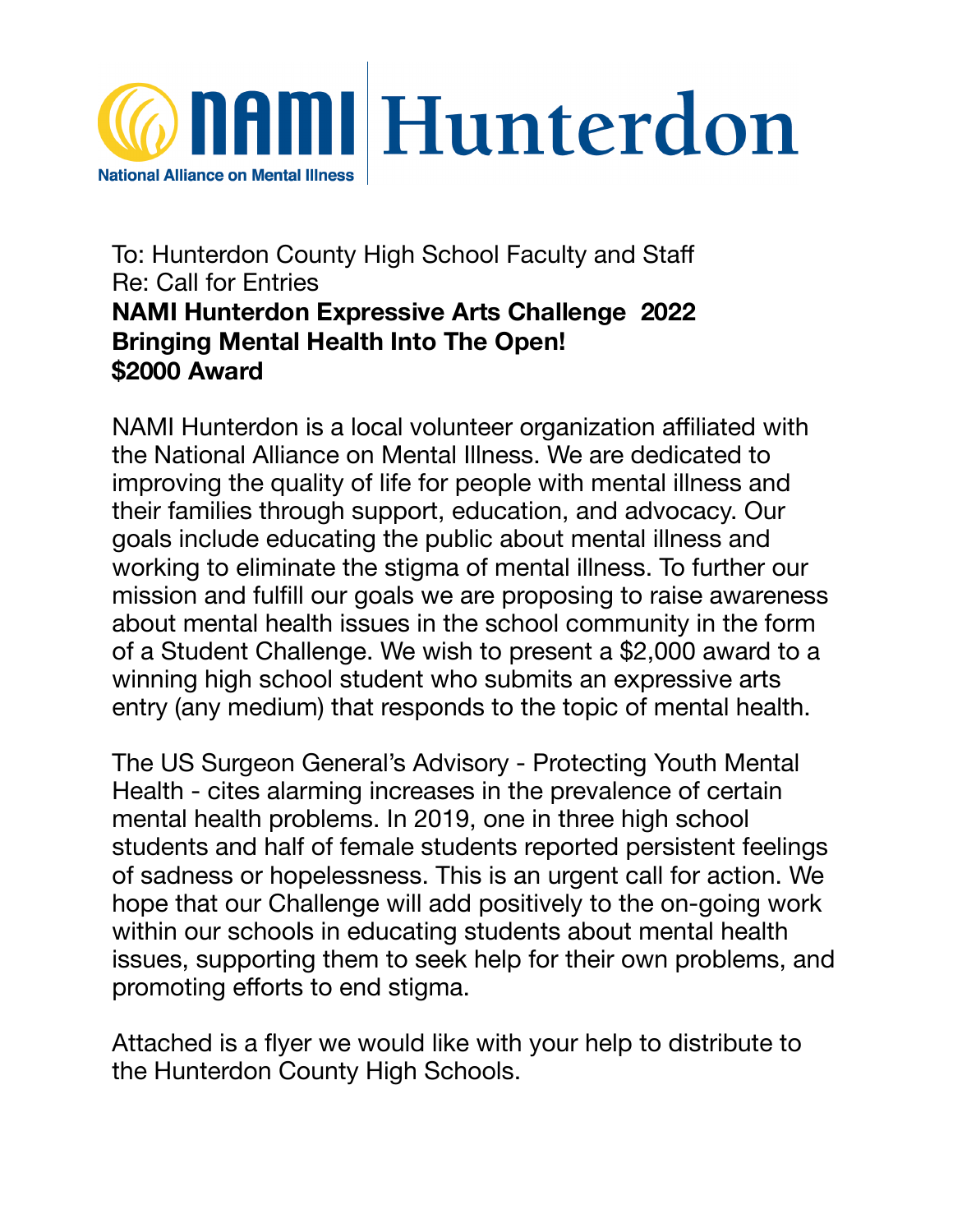# **Confirm Hunterdon National Alliance on Mental Illness**

## **Mental Health and Mental Illness:**

Mental health is the foundation for emotions, thinking, communication, learning, resilience and self-esteem. Mental Illness is a medical condition that disrupts a person's thinking, feeling, mood, ability to relate to others and daily functioning. Many people who have a mental illness do not want to talk about it. But mental illness is nothing to be ashamed of! Just as diabetes is a disorder of the pancreas, mental illnesses are conditions that often result in a diminished capacity for coping with the ordinary demands of life. Mental illnesses can affect persons of any age, race, religion or income. Mental illnesses are not the result of personal weakness, lack of character or poor upbringing. The good news about mental illness is that it is treatable and recovery is possible.

#### **NAMI Hunterdon** is a

county-based nonprofit organization and a partner within the state and national NAMI network dedicated to improving the lives of all individuals affected by mental illness.

# **NAMI Hunterdon Expressive Arts Challenge 2022 Bringing Mental Health Into The Open! \$2000 Award**

Students are invited to submit their own creative work in a medium of their choosing. The entry should address a mental health issue focusing on the concerns of high school students. As an example participants may: reflect on the stresses and anxieties experienced by youth today; consider ways to eliminate and/or reduce mental health stigma; explore resilience and healthy ways to cope with mental health issues; or respond to some other mental health concern that they feel passionately about.

Participating students are encouraged to use a diversity of voices, approaches and responses to their topic essay, poetry, and the visual arts.

#### **Eligibility:**

Any student who currently attends a public High School in Hunterdon County including students graduating in 2022.

#### **Submission Requirements:**

All Challenge entries (one per participant) must be received by July 31, 2022. Electronic work may be emailed to: [celeste.amann@cbmoves.com](mailto:celeste.amann@cbmoves.com) Physical work may be mailed to NAMI Hunterdon Expressive Arts Challenge c/o Celeste Amann 107 Hixson Road Flemington, NJ 08822.

To make other arrangements and for further information contact: Celeste Amann 908-229-4897 or [celeste.amann@cbmoves.com](mailto:celeste.amann@cbmoves.com)

Submissions must include the "Entrant and Parent/Legal Guardian Consent Form".

#### **Awardee Selection:**

A committee of NAMI Hunterdon members will review all submissions August 1 thru September 5, 2022. The challenge winner will be notified on or soon after September 6. (Participants must arrange for the return of their work).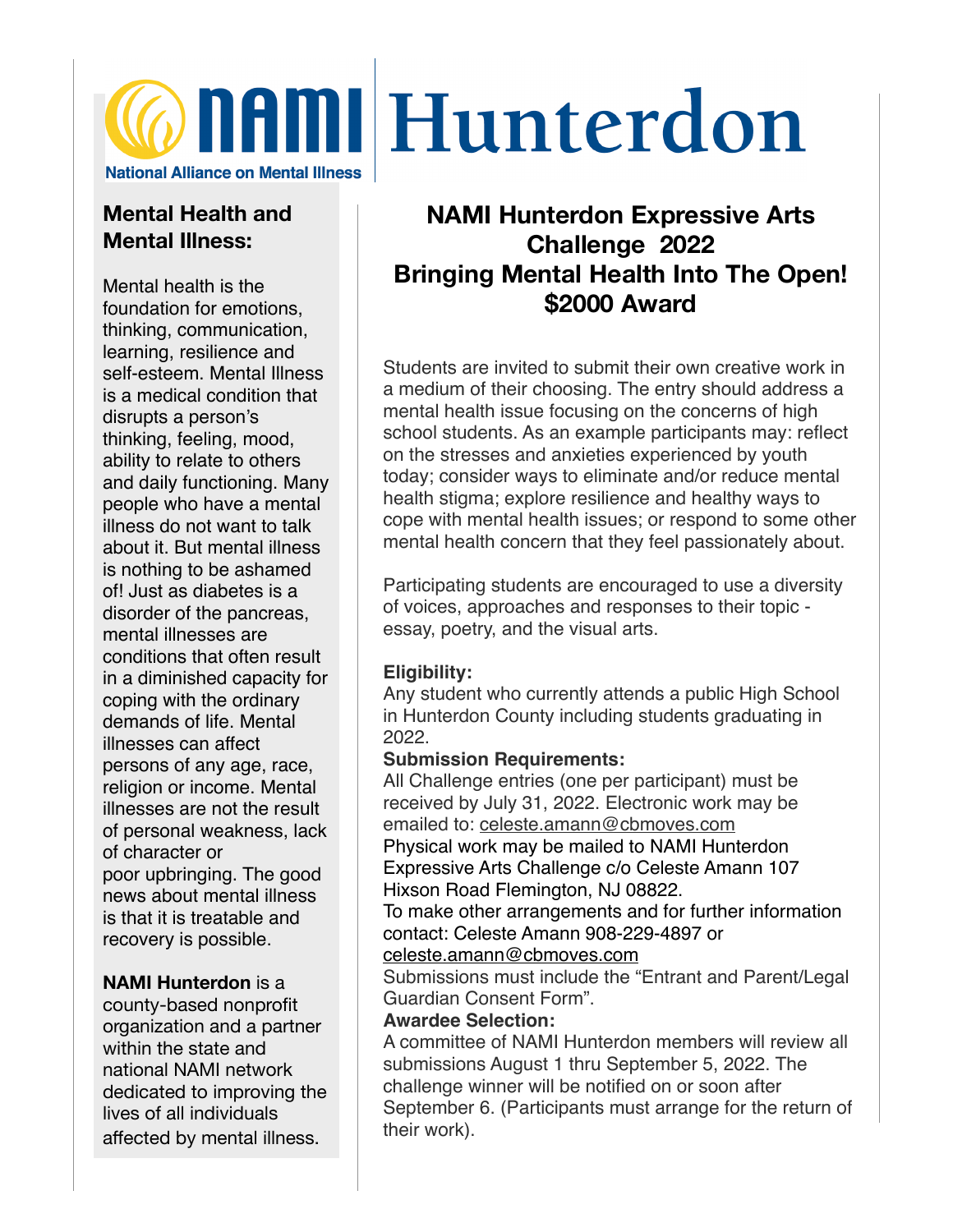

### **NAMI Hunterdon Expressive Arts Challenge 2022 Bringing Mental Health Into The Open!**

#### **ENTRANT AND PARENT/LEGAL GUARDIAN CONSENT FORM**

#### *All entrants must complete this form*

 All students must sign and date this form. For students under the age of 18 to be eligible to compete in the NAMI Hunterdon Expressive Arts Challenge 2022 - Bringing Mental Health Into the Open, a parent/guardian of the minor who participates in the project submitted must also sign this consent form. Please complete all sections of the below entry form.

All creative work and forms must be completed and submitted by July 31, 2022. One submission per entrant.

Electronic work may be emailed to: [celeste.amann@cbmoves.com](mailto:celeste.amann@cbmoves.com)

Physical work may be mailed to NAMI Hunterdon Expressive Arts Challenge c/o Celeste Amann 107 Hixson Road Flemington, NJ 08822.

To make other arrangements and for further information contact: Celeste Amann 908-229-4897 or [celeste.amann@cbmoves.com](mailto:celeste.amann@cbmoves.com)

By signing and returning this form, I represent and warrant that:

- I have verified that I or the Minor Entrant on whose behalf I am submitting this consent form meets all eligibility criteria listed therein.
- I agree to the collection of my/the Minor Entrant's personal information (such as name, age, town of residence, etc.). This information may be used for publicity **only if I give agree and give signed consent.**
- I authorize the Minor Entrant to make such Submission and to be bound to the guidelines stated herein.

I therefore discharge and hold harmless NAMI Hunterdon. This includes but is not limited to negligence and damages of any kind to persons and property, as well as invasion of privacy (under public disclosure of private facts, false light in the public eye or other legal theory), defamation, slander, libel, violation of right of publicity, infringement of trademark, copyright or other intellectual property rights, property damage, or personal injury arising out of or relating to the Minor Entrant's creation of an entry or submission of an entry.

I further agree to indemnify, defend and hold harmless the Released Parties from and against any and all claims, expenses, and liabilities (including reasonable attorneys' fees) arising out of or relating to my/the Minor Entrant's participation in the Challenge and/or Entrant's acceptance, use or misuse of prize.